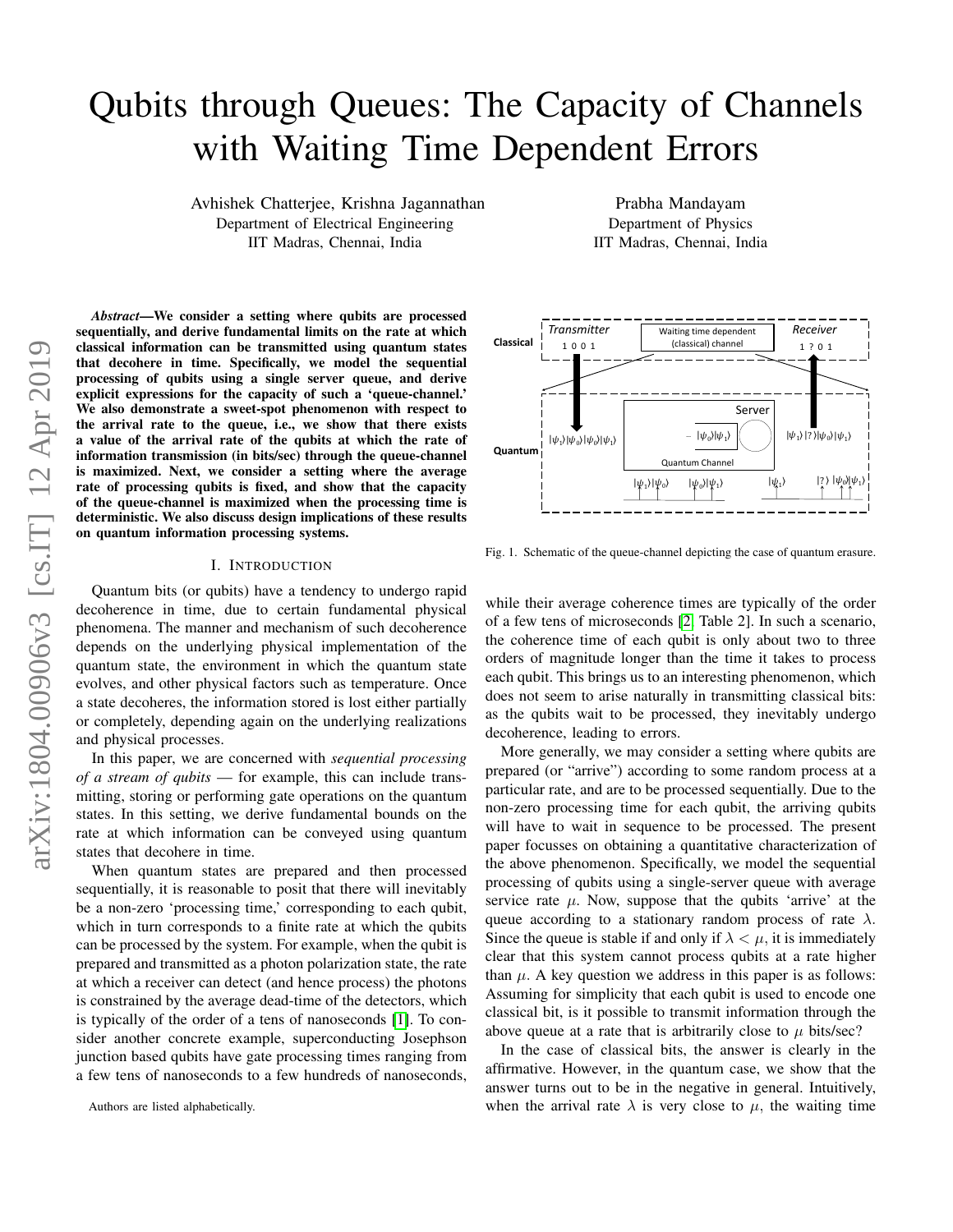for each qubit becomes very large. As a result, most of the qubits are likely to suffer decoherence, which leads to a higher probability of error.

Indeed, under physically well-motivated models for the decoherence of qubits with time, we derive explicit expressions for the capacity of the above 'queue-channel<sup>[1](#page-1-0)</sup>.' In particular, we demonstrate a 'sweet-spot' phenomenon with respect to the arrival rate, i.e., we show that there exists a particular value of arrival rate  $\lambda^* \in (0, \mu)$  at which the rate of information transmission (in bits/sec) through the queue-channel is maximized.

Next, for a given average rate  $\mu$  of processing qubits, and Poisson arrivals of qubits, we prove that the channel capacity is maximized when the processing time of each qubit is deterministic. In other words, given a processing rate  $\mu$ , the rate of information transmission is maximized by ensuring that the processing time is deterministic for each qubit.

Finally, we remark that similar waiting time dependent errors can also be observed in other emerging as well as classical systems. For example, due to the short-lived nature of human attention, the performance of a human deteriorates with the waiting time [\[4\]](#page-8-2). In this context, a waiting time dependent channel arises due to human impatience instead of quantum decoherence. This is particularly relevant to crowdsourcing. In the context of age of information [\[5\]](#page-8-3), packets become useless (erased) after waiting in a queue for a certain duration – a scenario which also falls within the scope of the model we consider.

# *A. Related Literature*

Gallager and Telatar initiated the area of multiple access queues in [\[6\]](#page-8-4) which is the first published work at the intersection of queuing and information theory. Around the same time Anantharam and Verdú considered timing channels where information is encoded in the times between consecutive information packets, and these packets are subsequently processed according to some queueing discipline [\[7\]](#page-8-5). Due to randomness in the sojourn times of packets through servers, the encoded timing information is distorted, which the receiver must decode. In contrast to [\[7\]](#page-8-5), *we are not concerned with information encoded in the timing between packets — in our work, all the information is in the symbols.*

To the best of our knowledge, an information theoretic notion of reliability of a queuing system with state-dependent errors was first studied in [\[3\]](#page-8-6), where the authors considered queue-length dependent errors motivated mainly by human computation and crowd-sourcing.

## *B. Contributions*

<span id="page-1-0"></span>We first study a queue-channel with waiting time induced erasures using a quantum erasure channel [\[8\]](#page-8-7). In the simplest M/M/1 setting, we explicitly characterize the capacity of the erasure queue-channel, and show that there is an optimal arrival rate  $\lambda_{M/M/1} \in (0, \mu)$  at which the capacity of the queue-channel is maximized. Next, we generalize the above result to an M/GI/1 setting, and show a similar behaviour.

This result highlights an unusual interplay that exists between transmission rate and delay in the quantum case. Unlike in the classical case where we can obtain any rate that is arbitrarily close to the server rate (at the expense of delay), in the quantum case, it is desirable to operate away from the server capacity from the point of view of maximizing capacity. This is because when qubits are sent faster than the optimal rate, the effective rate of information transmission actually *decreases*, due to the increased waiting time induced errors.

While the above results characterize the optimal arrival rate of qubits for a fixed service distribution, one can also ask after the best service time distribution for fixed values of arrival and service rates. Indeed, we show that the capacity of the queuechannel is maximized when the service time distribution is deterministic. In other words, the  $M/D/1$  queue maximizes the queue-channel capacity, among all M/GI/1 queues. In certain physical realizations, there could be fundamental physical constraints that translate to an optimal gate processing rate of the qubits (see for example [\[9\]](#page-8-8)). Our result offers an important design insight in such a scenario — the capacity is maximised when the gate processing time is deterministic across qubits, i.e., it is desirable to mitigate 'jitter' in the processing times.

Finally, we also obtain capacity results for the class of random bijective channels, which includes the quantum binary symmetric channel as an important special case.

# II. SYSTEM MODEL

<span id="page-1-1"></span>The model we study is depicted in Fig. [1.](#page-0-0) Specifically, a source generates a classical bit stream, which is encoded into qubits. These qubits are sent sequentially to a single server queue according to a stationary point process of rate  $\lambda$ . The server works like a FIFO queue with independent and identically distributed (i.i.d.) service times for each qubit. After getting processed by the server, each qubit is measured and interpreted as a classical bit. We refer to this system as a queue-channel, and characterize the classical capacity of this system (in bits/sec).

In order to capture the effect of decoherence due to the underlying quantum channel, we model the error probability as an explicit function of the waiting time  $W$  in the queue. For instance, in several physical scenarios, the decoherence time of a single qubit maybe modelled as an exponential random variable. In other words, the probability of a qubit error/erasure after waiting for a time W is given by  $p(W) = 1 - e^{-\kappa W}$ , where  $1/\kappa$  is a characteristic time constant of the physical system under consideration [\[10,](#page-8-9) Section 8.3].

# *A. Queuing Discipline*

We consider a continuous-time system. The service requirements are i.i.d. across qubits. The service time of the jth qubit is denoted  $S_i$  and has a cumulative distribution  $F_S$ . The average service rate of each qubit is  $\mu$ , i.e.,  $\mathbf{E}_{F_S}[S] = 1/\mu$ . In the interest of simplicity and tractability, we assume Poisson arrivals, i.e., the time between two consecutive arrivals is i.i.d.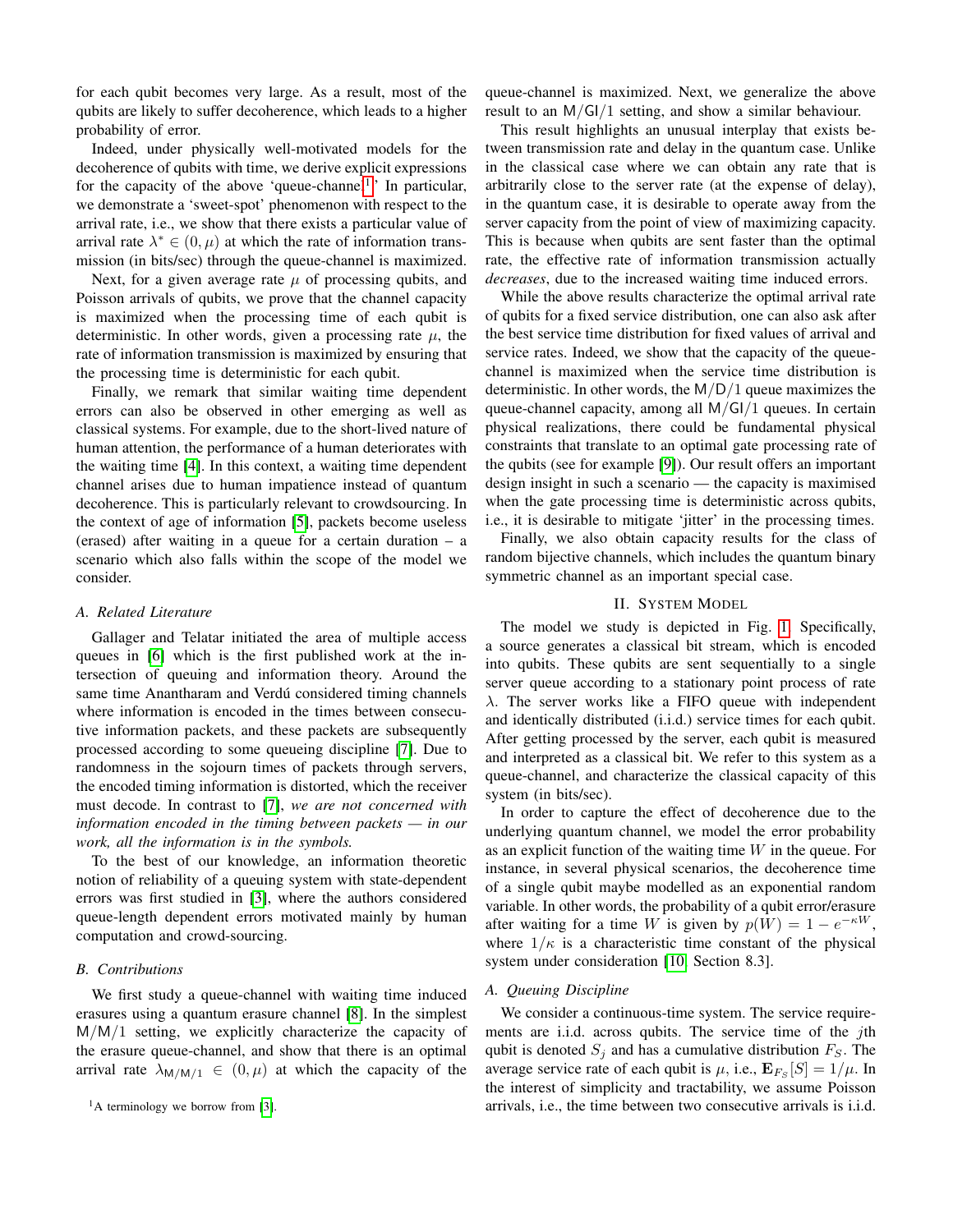with an exponential distribution with parameter  $\lambda$ . For stability of the queue, we assume  $\lambda < \mu$ . For ease of notation let us assume  $\mu = 1$ . (Our results easily extend to general  $\mu$ ).

Let  $A_j$  and  $D_j$  be the times when jth qubit arrives at the queue and departs from the queue, respectively.  $W_j = D_j - A_j$ be the time that  $j$ th qubit spends in the queue.

#### *B. Error Model*

As the qubits wait to be served, they undergo decoherence, leading to errors at the receiver. This decoherence is modelled in general as a completely positive trace preserving map [\[10\]](#page-8-9). However, in this paper, we restrict ourselves to a rudimentary setting where we use a fixed set of orthogonal quantum states (say  $|\psi_0\rangle$  and  $|\psi_1\rangle$ , corresponding to classical bits 0 and 1, as depicted in Fig. [1\)](#page-0-0) to encode the classical symbols at the sender's side, and measure the qubits in some *fixed* basis at the receiver's end.

In general, the jth symbol  $X_j \in \mathcal{X}$ , is encoded as one of a set of orthogonal states  $\{|\psi_{X_j}\rangle\}$  belonging to a Hilbert space H of dimension |X|. The noisy output state  $|\tilde{\psi}_j\rangle$  is measured by the receiver in some fixed basis, and decoded as the output symbol  $Y_j \in \mathcal{Y}$ . This measurement induces a conditional probability distribution  $P(Y_j | X_j, W_j)$ , which we can think of as an *induced* classical channel from  $X$  to  $Y$ .

An *n*-length transmission over the waiting time dependent queue-channel is denoted as follows. Inputs are  $\{X_j : 1 \leq j \leq N_j\}$  $j \leq n$ , channel distribution  $\prod_j \mathbf{P}(Y_j | X_j, W_j)$ , and outputs are  $\{Y_j : 1 \le j \le n\}.$ 

Throughout,  $Z^k = (Z_1, Z_2, \ldots, Z_k)$  denotes a kdimensional vector and  $\mathbf{Z} = (Z_1, Z_2, \dots, Z_n, \dots)$  denotes an infinite sequence of random variables. Information is measured in bits and log means logarithm to the base 2.

## III. CAPACITY OF QUEUE-CHANNEL

We are interested in defining and finding the information capacity of the queue-channel, which is simply the capacity of the induced classical channel defined above. As mentioned earlier, we restrict ourselves to using a fixed set of orthogonal states to encode the classical symbols at the sender's side, and measuring in some fixed basis at the receiver's end. Under these constraints, the classical capacity of the queue-channel maybe written in terms of the inf-information rate [\[11\]](#page-8-10).

#### *A. Definitions*

Let  $M, \hat{M} \in \mathcal{M}$  be the message to be transmitted and decoded, respectively.

*Definition 1:* An  $(n, R, T)$  code consists of the encoding function  $X^n = f(M)$  and the decoding function  $\hat{M} =$  $g(X^n, A^n, D^n)$ , where the cardinality of the message set  $|\mathcal{M}| = 2^{n\tilde{R}}$ , and for each codeword, the expected total time for all the symbols to reach to the receiver is less than T.

*Definition 2:* If the decoder chooses  $\hat{M}$  with average probability of error less than  $\epsilon$ , that code is said to be  $\epsilon$ -achievable. For any  $0 < \epsilon < 1$ , if there exists an  $\epsilon$ -achievable code  $(n, \tilde{R}, T)$ , the rate  $R = \frac{\tilde{R}}{T}$  is said to be achievable.

*Definition 3:* The information capacity of the queue-channel is the supremum of all achievable rates for a given arrival process with distribution  $F_A$  and is denoted by  $C(F_A)$  bits per unit time.

We assume that the transmitter knows the arrival process statistics, but not the realizations before it does the encoding. However, depending on the application, the receiver may or may not know the realization of the arrival and the departure time of each symbol.

<span id="page-2-0"></span>*Proposition 1:* The capacity of the queue-channel (in bits/sec) described in Sec. [II](#page-1-1) is given by

$$
C(F_A) = \lambda \sup_{\mathbf{P}(\mathbf{X})} \mathbf{\underline{I}}(\mathbf{X}; \mathbf{Y}|\mathbf{W}),
$$
 (1)

when the receiver knows the arrival and the departure time of each symbol. On the other hand, when the receiver does not have that information, the capacity is,

<span id="page-2-1"></span>
$$
C(F_A) = \lambda \sup_{\mathbf{P}(\mathbf{X})} \mathbf{\underline{I}}(\mathbf{X}; \mathbf{Y}).
$$
 (2)

Here  $\underline{I}$  is the usual notation for inf-information rate [\[11\]](#page-8-10).

This result is essentially a consequence of the general channel capacity expresssion in [\[11\]](#page-8-10). The following lemma which is used in the proof of Prop. [1](#page-2-0) would be useful later.

*Lemma 1:* Under the assumptions in Sec. [II,](#page-1-1)  $\{W_i\}$  is a Markov process and has a unique limiting distribution  $\pi$ .

*Proof:* Follows from the stability results for  $GI/GI/1$ . Next, we present the proof of Prop. [1.](#page-2-0)

*Proof:* The case where arrival and departure times of the qubits are not known follows directly from [\[11\]](#page-8-10) using (limiting) stationarity and ergodicity of the arrival and the departure processes of a GI/GI/1 queue. Note that a string of  $n$  qubits see the joint channel

$$
\mathbf{P}(\mathbf{Y}|\mathbf{X}) = \int_{W^n} \prod_{j=1}^n \mathbf{P}(Y_j|X_j, W_j) d\mathbf{P}(W^n)
$$

and the number of qubits coming out of the queue per unit time (asymptotically) is  $\lambda$ . Combining these two facts with standard information spectrum results we get the desired capacity result.

When the arrival and the departures times of the qubits are known at the receiver, the channel behaves like  $X^n \rightarrow$  $(Y^n, A^n, D^n)$ . In that case it follows from [\[11\]](#page-8-10) that the capacity of this channel is

$$
\lambda \sup_{\mathbf{P}(\mathbf{X})} \mathbf{\underline{I}}(\mathbf{X};(\mathbf{Y},\mathbf{A},\mathbf{D})).
$$

Rest follow from the facts that  $W_j = D_j - A_j$  for all j and as no information is encoded in timings, X is independent of  $(A, D)$ . We present the main steps of the derivation here for the sake of completeness.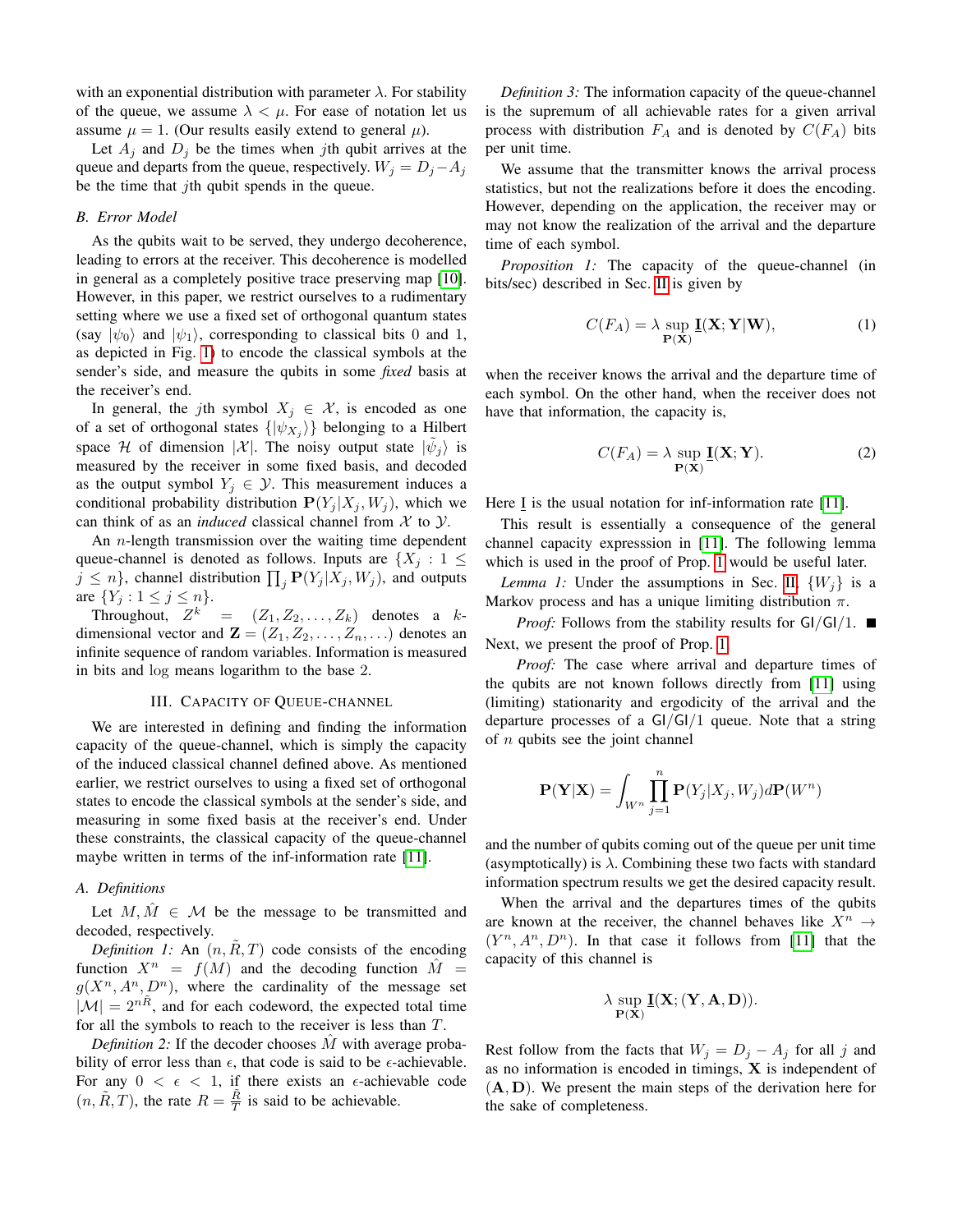Note that  $\underline{\mathbf{I}}(\mathbf{X}; (\mathbf{Y}, \mathbf{A}, \mathbf{D}))$  is the limit superior in probability of the following quantity.

$$
\frac{1}{n}\log\frac{\mathbf{P}(Y^n, A^n, D^n|X^n)}{\mathbf{P}(Y^n, A^n, D^n)}
$$
\n
$$
=\frac{1}{n}\log\frac{\mathbf{P}(A^n, D^n|X^n)\mathbf{P}(Y^n|X^n, A^n, D^n)}{\mathbf{P}(A^n, D^n)\mathbf{P}(Y^n|A^n, D^n)}
$$
\n
$$
=\frac{1}{n}\log\frac{\mathbf{P}(Y^n|X^n, A^n, D^n)}{\mathbf{P}(Y^n|A^n, D^n)}.
$$
\n
$$
=\frac{1}{n}\log\frac{\mathbf{P}(Y^n|X^n, W^n)}{\mathbf{P}(Y^n|W^n)}
$$
\n(3)

The step before the last is due to independence of  $X<sup>n</sup>$ and  $(A^n, D^n)$ . Also, as per the channel model we have  $(A^n, D^n) \to W^n \to Y^n$ , which leads to the final expression.

## *B. Remarks*

Before proceeding further, we note the difference between the maximum symbol throughput (number of symbols processed per unit time) and the maximum information throughput (our notion of capacity) of the queuing system studied here. The symbol throughput is the maximum rate of arrivals for which the queue is stable and hence, increases with  $\lambda$ on  $[0, \mu)$ . On the other hand, the expression for 'information throughput' has  $\lambda$  as a multiplicative factor. However, this does not mean it increases with  $\lambda$ . In typical queuing systems, the average waiting time is increasing in  $\lambda$ . For quantum channels and other systems like crowd-sourcing and multimedia communication, service errors are more likely when waiting times are larger. Thus, increasing  $\lambda$  also negatively impacts the infinformation term in the capacity expression. Hence there is typically an information throughput-optimal  $\lambda \in (0, \mu)$ . This will be clear when we discuss some particular scenarios of interest.

The capacity expression in Prop. [1](#page-2-0) does not provide clear insights into the behaviour of the system under different arrival and service statistics. Such insights are crucial for optimizing the tunable operating points, arrival or service statistics, depending on the system constraints, and to ensure efficient operations. Our main contribution lies in deriving single letter capacity expressions for some commonly encountered channel models. First, we consider queue-channels with waiting induced erasures and then a class of channels which include binary symmetric channel with waiting induced errors. In both cases our goal is to understand the effects of the service process and the arrival rate on the capacity.

#### IV. ERASURE CHANNELS

<span id="page-3-2"></span>Erasure channels are ubiquitous in classical as well as quantum information theory. We consider a quantum erasure channel [\[8\]](#page-8-7) which acts on the *j*th state  $|\psi_{X_j}\rangle$  a follows:  $|\psi_{X_j}\rangle$ remains unaffected with probability  $1-p(W_j)$ , and is erased to a state  $|?\rangle$  with probability  $p(W_i)$ , where  $p : [0, \infty) \to [0, 1]$  is typically increasing. Such a model also captures the communication scenarios where information packets become useless (erased) after a deadline. For such an erasure channel, a single letter expression for capacity can be obtained.

<span id="page-3-1"></span>*Theorem 1:* For the erasure queue-channel defined above, the capacity is  $\lambda \log |\mathcal{X}| \mathbf{E}_{\pi}$  [1 – p(W)] bits/sec, irrespective of the receiver's knowledge of the arrival and the departure times of symbols.

*Proof:* Proof uses an upper-bound on  $I(X; Y)$  in terms of unconditional sup-entropy rate and conditional inf-entropy rate and shows that the capacity expression is an upper-bound. On the other hand, using a similar lower-bound on  $I(X; Y)$ it is shown that for a choice of distribution of  $\{X_n\}$  (i.i.d. uniform)  $\underline{I}(X;Y)$  is more than the capacity expression. The fact that in the case of erasure channels the received symbol is either correct or erased (never wrong) makes the knowledge of the arrival and departure times irrelevant. This along with ergodicity of the queue is used in reducing *n*-symbol bounds for I to single-letter bounds.

From properties of limit superior and inferior,

$$
\underline{\mathbf{I}}(\mathbf{X};\mathbf{Y}|\mathbf{W}) \leq \overline{\mathbf{H}}(\mathbf{Y}|\mathbf{W}) - \overline{\mathbf{H}}(\mathbf{Y}|\mathbf{X},\mathbf{W}).
$$

Note that  $\mathbf{H}(\mathbf{Y}|\mathbf{X}, \mathbf{W})$  is the lim-sup in probability of  $\frac{1}{n} \log \frac{1}{\mathbf{P}(Y^n|X^n,W^n)}$ , i.e., the smallest  $\beta \in \mathbb{R} \cup \{\pm \infty\}$  such that

$$
\lim_{n \to \infty} \Pr\left[\frac{1}{n} \log \frac{1}{\mathbf{P}(Y^n | X^n, W^n)} \ge \beta + \epsilon\right] = 0
$$

for any  $\epsilon > 0$ .

By the channel model, given  $W_i$  and  $X_i$ ,  $Y_i$  is independent of any other variable. So, we have

$$
\frac{1}{n} \log \frac{1}{\mathbf{P}(Y^n | X^n, W^n)} \n= \frac{1}{n} \sum_{i=1}^n \log \frac{1}{\mathbf{P}(Y_i | X_i, W_i)} \n= \frac{1}{n} \left[ \sum_{i \in N^e} \log \frac{1}{\mathbf{P}(Y_i | X_i, W_i)} + \sum_{i \in [n] \setminus N^e} \log \frac{1}{\mathbf{P}(Y_i | X_i, W_i)} \right] \n= -\frac{1}{n} \sum_{i=1}^n \left[ \mathbf{1}(Y_i = \mathcal{E}) \log(1 - p(W_i)) + \mathbf{1}(Y_i \neq \mathcal{E}) \log(p(W_i)) \right],
$$
\n(4)

<span id="page-3-0"></span>where  $\mathcal E$  represents erasure. [\(4\)](#page-3-0) is due to the fact that  $\mathbf{P}(Y_i|X_i,W_i) = p(W_i)$  if  $Y_i$  is an erasure, else, it is  $1-p(W_i)$ . By Lemma [1](#page-2-1) the limit of the expression in [\(4\)](#page-3-0) exists almost surely which is also the  $\overline{H}(Y|X,W)$ . Note that this is independent of the  $\{X_i\}$  distribution.

Let us now consider upper-bounding  $\overline{\mathbf{H}}(\mathbf{Y}|\mathbf{W})$ . Let  $N^{\mathcal{E}}$  be the set of indices for which  $Y_i = \mathcal{E}$ .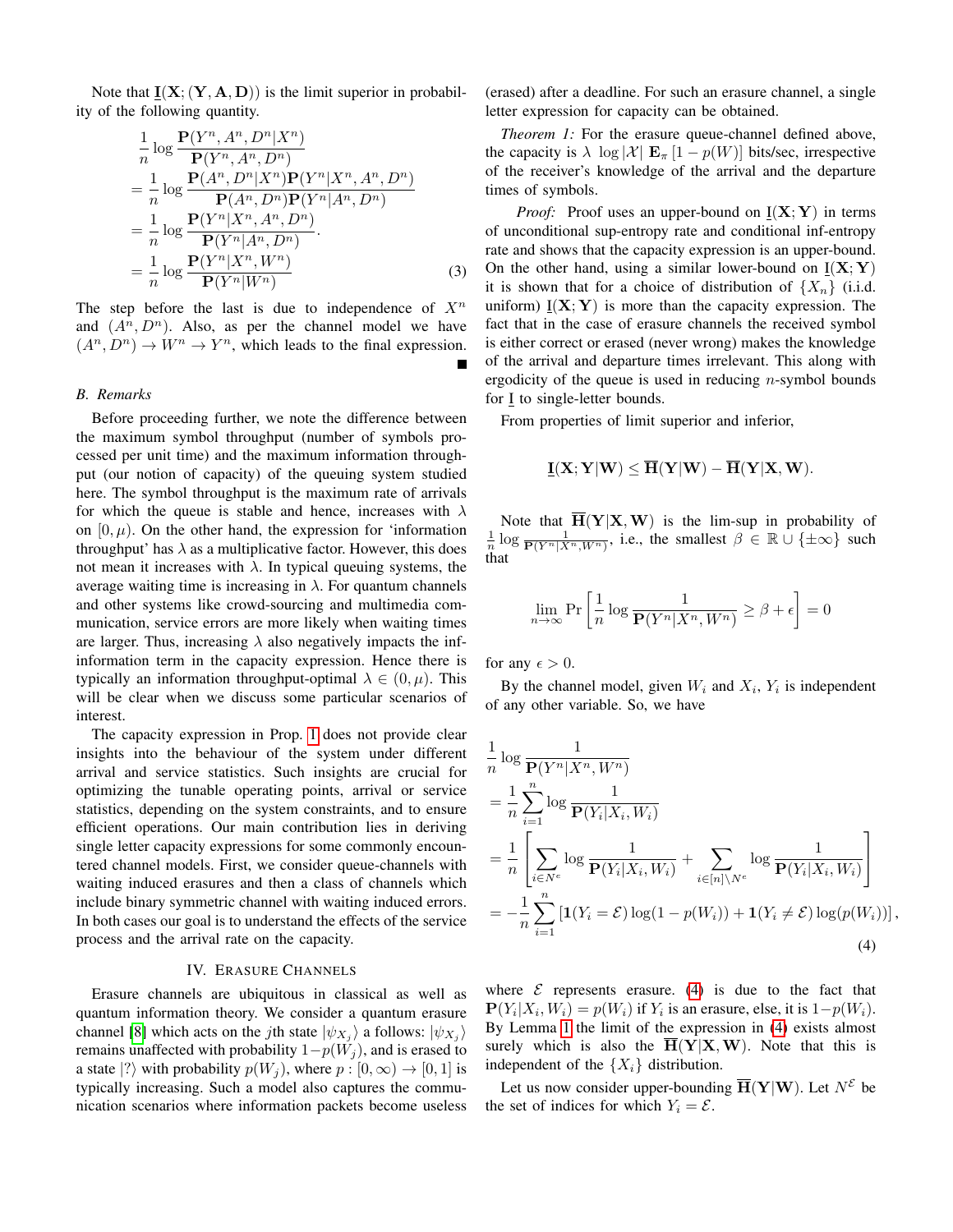$$
\frac{1}{n}\log\frac{1}{\mathbf{P}(Y^n|W^n)}
$$
\n
$$
= \frac{1}{n}\log\frac{1}{\mathbf{P}(\{Y_i : i \in N^{\mathcal{E}}\}, \{Y_i : i \notin N^{\mathcal{E}}\}|W^n)}
$$
\n
$$
= \frac{1}{n}\log\left(\frac{1}{\mathbf{P}(\{Y_i : i \in N^{\mathcal{E}}\}|\{W_i : i \in N^{\mathcal{E}}\})}
$$
\n
$$
\frac{1}{\mathbf{P}(\{Y_i : i \notin N^{\mathcal{E}}\}|\{W_i : i \notin N^{\mathcal{E}}\})}\right)
$$
\n(5)

$$
= \frac{1}{n} \left( -\sum_{i \in N^{\mathcal{E}}} \log \mathbf{P}(\mathcal{E}|W_i) - \log \mathbf{P}(\{Y_i : i \notin N^{\mathcal{E}}\} | \{W_i : i \notin N^{\mathcal{E}}\}) \right)
$$
\n(6)

$$
= \frac{1}{n} \left( -\sum_{i \in N^{\mathcal{E}}} \log \mathbf{P}(\mathcal{E}|W_i) - \log \mathbf{P}(\{Y_i \neq \mathcal{E} : i \notin N^{\mathcal{E}}\}, \{Y_i : i \notin N^{\mathcal{E}}\} | \{W_i : i \notin N^{\mathcal{E}}\}) \right)
$$
\n
$$
\tag{7}
$$

$$
= \frac{1}{n} \left( -\sum_{i \in N^{\mathcal{E}}} \log p(W_i) - \log \mathbf{P}(\{Y_i \neq \mathcal{E} : i \notin N^{\mathcal{E}}\} | \{W_i : i \notin N^{\mathcal{E}}\}) \right)
$$
  
\n
$$
- \log \mathbf{P}(\{Y_i : i \notin N^{\mathcal{E}}\} | \{Y_i \neq \mathcal{E} : i \notin N^{\mathcal{E}}\}, \{W_i : i \notin N^{\mathcal{E}}\}) \right) \text{By}
$$
  
\n
$$
= \frac{1}{n} \left( -\sum_{i \in N^{\mathcal{E}}} \log p(W_i) - \sum_{i \notin N^{\mathcal{E}}} \log(1 - p(W_i)) \right) \text{chain}
$$
  
\n
$$
- \log \mathbf{P}(\{Y_i : i \notin N^{\mathcal{E}}\} | \{Y_i \neq \mathcal{E} : i \notin N^{\mathcal{E}}\}, \{W_i : i \notin N^{\mathcal{E}}\}) \right) \text{deep}
$$
  
\n
$$
= -\frac{1}{n} \left( \sum_{i=1}^{n} [\mathbf{1}(Y_i = \mathcal{E}) \log(1 - p(W_i)) + \mathbf{1}(Y_i \neq \mathcal{E}) \log(p(W_i)) \right)_{\text{appar}}^{p(\cdot)} + \log \mathbf{P}(\{Y_i : i \notin N^{\mathcal{E}}\} | \{Y_i \neq \mathcal{E} : i \notin N^{\mathcal{E}}\}, \{W_i : i \notin N^{\mathcal{E}}\}) \right) \text{.,} \text{finite}
$$
  
\n(8) is the

[\(5\)](#page-4-0) and [\(6\)](#page-4-1) follow because, given  $W_i$ , the probability of a symbol getting erased is independent of anything else (including the input symbols). [\(7\)](#page-4-2) follows because the event  $\{Y_i \neq \mathcal{E} : i \notin N^{\mathcal{E}}\}$  includes  $\{Y_i : i \notin N^{\mathcal{E}}\}.$ 

As discussed before

$$
\frac{1}{n}\sum_{i=1}^{n} \left[ \mathbf{1}(Y_i = \mathcal{E}) \log(1 - p(W_i)) + \mathbf{1}(Y_i \neq \mathcal{E}) \log(p(W_i)) \right]
$$

has an almost sure limit (independent of  $\{X_i\}$ ) and is equal to  $H(Y|X, W)$ .

Note that for an erasure channel, if  $Y_i$  is not an erasure,  $Y_i$ has the same value as that of  $X_i$ . So, for any joint distribution  $P_X$  of input symbols:

$$
\frac{1}{n} \left( -\log \mathbf{P}(\{Y_i : i \notin N^{\mathcal{E}}\} | \{Y_i \neq \mathcal{E} : i \notin N^{\mathcal{E}}\}, \{W_i : i \notin N^{\mathcal{E}}\}) \right)
$$
\n
$$
= -\frac{1}{n} \log \mathbf{P}_{\mathbf{X}}(\{Y_i : i \notin N^{\mathcal{E}}\} | \{W_i : i \notin N^{\mathcal{E}}\})
$$
\n
$$
= -\frac{n - |N^{\mathcal{E}}|}{n} \frac{1}{n - |N^{\mathcal{E}}|} \log \mathbf{P}_{\mathbf{X}}(\{Y_i : i \notin N^{\mathcal{E}}\})
$$

Note that in the limit, by Lemma [1](#page-2-1)  $\frac{|N^{\varepsilon}|}{n}$  $\frac{N}{n}$  converges almost surely to  $\mathbf{E}[p(W)] < 1$ . So, almost surely  $n - |N^{\mathcal{E}}| \to \infty$ . So as  $n \to \infty$ ,  $\frac{1}{n-|N^{\varepsilon}|} \log \mathbf{P_X}(\lbrace Y_i : i \not\in N^{\varepsilon} \rbrace)$  can be seen as

 $\frac{1}{N} \log P(X^N)$  for some large N. p – lim sup of this quantity is upper-bounded by  $log |\mathcal{X}|$ . Thus we get an upper-bound of  $(1 - \mathbf{E}[p(W)]) \log |\mathcal{X}|$  on I.

On the other hand, we also have

<span id="page-4-4"></span>
$$
\underline{\mathbf{I}}(\mathbf{X}; \mathbf{Y}|\mathbf{W}) \ge \underline{\mathbf{H}}(\mathbf{Y}|\mathbf{W}) - \overline{\mathbf{H}}(\mathbf{Y}|\mathbf{X}, \mathbf{W}). \tag{9}
$$

<span id="page-4-0"></span>! We have already derived an expression for the second term above. Let us choose the input distribution to be uniform and i.i.d. Then, from [\(8\)](#page-4-3) it follows that after the cancellation of the first and the second term in [\(9\)](#page-4-4) we obtain

$$
\left.\begin{array}{ll}\n\end{array}\right\}\n\quad -\frac{n-|N^{\mathcal{E}}|}{n}\frac{1}{n-|N^{\mathcal{E}}|}\log \mathbf{P}_{\mathbf{X}}(\lbrace Y_i:i\not\in N^{\mathcal{E}}\rbrace).
$$

<span id="page-4-1"></span>For uniform and i.i.d  $\{X_i\}$  this expression almost surely converges to  $(1 - \mathbf{E}[p(W)]) \log |\mathcal{X}|$ .

<span id="page-4-2"></span>Thus, we derived an  $P_X$  indepenent upper-bound on  $I(X; Y|W)$  which was matched by a partciular choice of  $P_X$ . Thus, for the erasure channel

$$
\sup_{\mathbf{P}_X} \underline{I}(\mathbf{X}; \mathbf{Y} | \mathbf{W}) = (1 - \mathbf{E}[p(W)]) \log |\mathcal{X}|.
$$

By multiplying with  $\lambda$  we obtain the capacity of this channel. This completes the proof.

<span id="page-4-3"></span>This single letter capacity expression allows us to mine deeper insights on system design. It is well known in queuing that waiting time increases with increasing arrival rate. As  $p(\cdot)$  is increasing, so is  $\mathbf{E}_{\pi} [p(W)]$  in  $\lambda$ . Therefore, it is apparent from the single letter expression (in Theorem [1\)](#page-3-1) that capacity may not be monotonic in  $\lambda$ . This raises an interesting question: is there an optimal  $\lambda$  at which the capacity is maximized? The answer to this question depends on the queuing dynamics. Therefore, we first attempt to understand it for the most fundamental queuing system in communication networks, the  $M/M/1$  queue. Interestingly, for the  $M/M/1$ queue, there exists a simple characterization of the capacity and the corresponding optimal arrival rate.

*Theorem 2:* The arrival rate that maximizes the information capacity of the  $M/M/1$  queue-channel is given by

$$
1 - \arg\min_{u \in (0,1)} u \left( 1 + \tilde{p}\left(\frac{u}{1-u}\right) \right) \tag{10}
$$

where for any  $u > 0$ ,  $\tilde{p}(u) := \int \exp(-ux)p(x)dx$  is the Laplace transform of  $p(\cdot)$ .

 $\gamma$ ) transform of  $p(\cdot)$ . *Proof:* This proof uses the exponential waiting time distribution of M/M/1 queue to relate the capacity to Laplace

It is known that the waiting time in  $M/M/1$  is distributed as  $\exp\left(\frac{1-\lambda}{\lambda}\right)$  for  $\mu = 1$ . Thus,

$$
\mathbf{E}[p(W)]
$$
  
=  $\int_0^\infty p(w) \frac{1-\lambda}{\lambda} \exp\left(\frac{1-\lambda}{\lambda}w\right) dw$   
=  $\frac{1-\lambda}{\lambda} \tilde{p}\left(\frac{1-\lambda}{\lambda}\right).$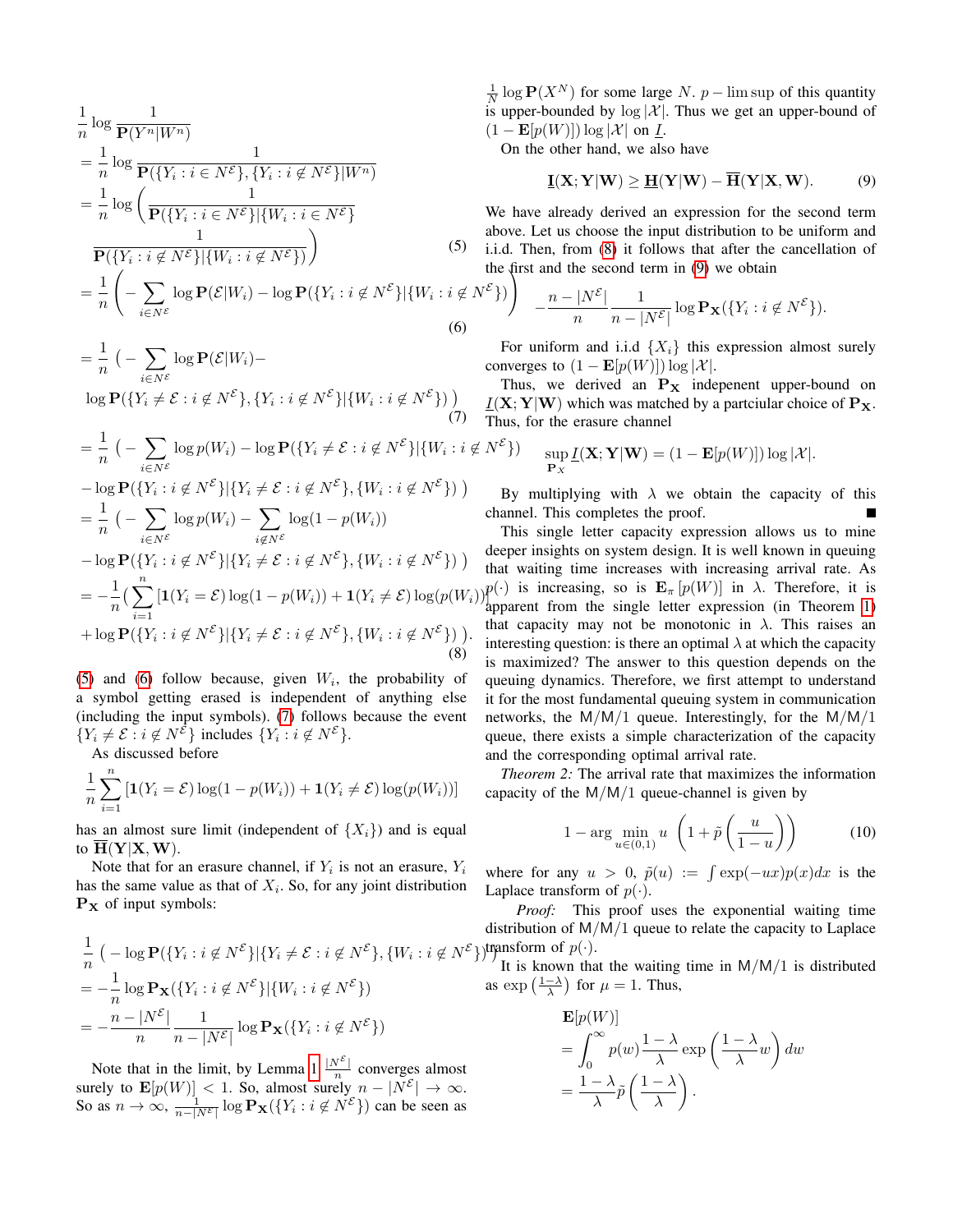

<span id="page-5-0"></span>Fig. 2. The capacity of the  $M/M/1$  queue-channel (in bits/sec) plotted as a function of the arrival rate  $\lambda$  for different values of the decoherence parameter κ.

Thus, the capacity is given by

$$
\lambda \left(1 - \frac{1 - \lambda}{\lambda} \widetilde{p}\left(\frac{1 - \lambda}{\lambda}\right)\right).
$$

So, the capacity maximizing arrival rate is the one that maximizes this expression.

$$
\arg \max_{\lambda \in (0,1)} \lambda \left( 1 - \frac{1 - \lambda}{\lambda} \tilde{p} \left( \frac{1 - \lambda}{\lambda} \right) \right)
$$
\n
$$
\iff \arg \max_{\lambda \in (0,1)} \left( \lambda - (1 - \lambda) \tilde{p} \left( \frac{1 - \lambda}{\lambda} \right) \right)
$$
\n
$$
\iff 1 - \arg \max_{u \in (0,1)} \left( 1 - u - u \tilde{p} \left( \frac{u}{1 - u} \right) \right)
$$
\n
$$
\iff 1 - \arg \min_{u \in (0,1)} u \left( 1 + \tilde{p} \left( \frac{u}{1 - u} \right) \right)
$$

In the case of quantum erasure channels [\[8\]](#page-8-7), decoherence of qubits over time gives rise to an interesting form for  $p(\cdot)$ , namely,  $p(W) = 1 - \exp(-\kappa W)$ , where  $\kappa$  is a physical parameter. A detailed quantum physical discussion on this can be found in [\[12\]](#page-8-11). A relation of this kind between waiting time and erasure is also relevant in multimedia communication with deadlines and in the context of age of information. In these scenarios, when deadlines or maximum tolerable age of information packets are unknown, the exponential distribution (being the most entropic) serves as a reasonably good stochastic model. Such a model is captured by the above form of  $p(\cdot)$ . Hence, for this particular form of  $p(\cdot)$ , it is important to understand the capacity behaviour explicitly.

<span id="page-5-1"></span>*Corollary 1:* For an erasure queue-channel with  $p(W)$  =  $1 - \exp(-\kappa W)$ ,  $F_A(x) = 1 - \exp(-\lambda x)$  and  $F_S(x) = 1 - \frac{\kappa}{\lambda}$  $\exp(-x)$ ,

- (i) the capacity is given by  $\frac{\lambda(1-\lambda)}{1-\alpha\lambda}$  bits/sec.
- (ii) the capacity is maximized at

$$
\lambda_{M/M/1} = \frac{1}{\alpha} \left( 1 - \sqrt{1 - \alpha} \right) = \frac{1}{1 + \sqrt{1 - \alpha}},
$$

where  $\alpha = \frac{1}{1+\kappa}$ .

This result offers interesting insights into the relation between the information capacity and the characteristic timeconstant of the quantum medium. In the case of decohering

channels, a larger value of the decoherence exponent  $\kappa$  corresponds to a faster decoherence. We note that  $\alpha$  decreases as  $\kappa$  increases and hence,  $\lambda_{M/M/1}$  decreases as  $\kappa$  increases. This implies that when the qubits decohere more rapidly, the arrival rate that maximizes the capacity is lower. In other words, when the coherence time is small, it is better to send at a slower rate to avoid excessive waiting time induced errors.

Fig. [2](#page-5-0) depicts a capacity plot of the  $M/M/1$  queue-channel (in bits/sec), as a function of the arrival rate  $\lambda$  for different values of the decoherence parameter  $\kappa$ . Since the service rate  $\mu$  is taken to be unity, we note that a value of  $\kappa = 0.01$  corresponds to an average coherence time which is two orders of magnitude longer than the service time — a setting reminiscent of superconducting qubits [\[2\]](#page-8-1). We also notice from the shape of the capacity curve for  $\kappa = 0.01$  that there is a drastic drop in the capacity, if the system is operated beyond the optimal arrival rate  $\lambda_{M/M/1}$ . This is due to the drastic increase in delay induced decoherence as the arrival rate of qubits approaches the server capacity.

Next, we discuss the generalization of this result to  $M/GI/I$ queues. Specifically, a result similar to Corollary [1](#page-5-1) also holds for  $M/GI/1$  system for a different  $\alpha$ , though unlike for the  $M/M/1$  queue, the waiting time is not exponentially distributed.

<span id="page-5-3"></span>*Theorem 3:* For an erasure queue-channel with  $p(W)$  =  $1 - \exp(-\kappa W)$ ,  $F_A(x) = 1 - \exp(-\lambda x)$  and a general  $F_S$  with  $F_S(0) = 0$ , information capacity is maximized  $\Delta_{\mathsf{M/GI/1}} = \frac{1}{\alpha} \left( 1 - \sqrt{1 - \alpha} \right)$  for  $\alpha = \frac{1 - \tilde{F}_S(\kappa)}{\kappa}$ , where  $\tilde{F}_S(u) = \int \exp(-ux) dF_S(x).$ 

*Proof outline:* We use the Pollaczek-Khinchin formula for  $M/GI/1$  queue and the fact that the capacity is  $\lambda$  times the Laplace tranform of waiting time distribution to show that the optimization of capacity over  $\lambda$  is a convex problem whose optimum can be evaluated uniquely in a closed form.

First, note that for the particular form of  $p(\cdot)$ , capacity is given by

$$
\lambda \mathbf{E}[\exp(-\kappa W)].
$$

By the Pollaczek-Khinchin formula for M/GI/1 queue (for  $\mu = 1$ 

$$
\mathbf{E}[\exp(-\kappa W)]
$$
  
= 
$$
\frac{(1-\lambda)\kappa}{\kappa - \lambda(1 - \tilde{F}_S(\kappa))}
$$
  
= 
$$
\frac{1-\lambda}{1-\alpha\lambda},
$$
 (11)

where  $\alpha = \frac{(1 - \tilde{F}_S(\kappa))}{\kappa}$ . So, the capacity maximizing arrival rate is

<span id="page-5-2"></span>
$$
\arg\max_{\lambda \in [0,1)} \frac{\lambda(1-\lambda)}{1-\alpha\lambda}.\tag{12}
$$

The following lemma (whose proof is elementary) helps us in explicitly solving [\(12\)](#page-5-2).

*Lemma 2:* [\(12\)](#page-5-2) is a convex optimization problem.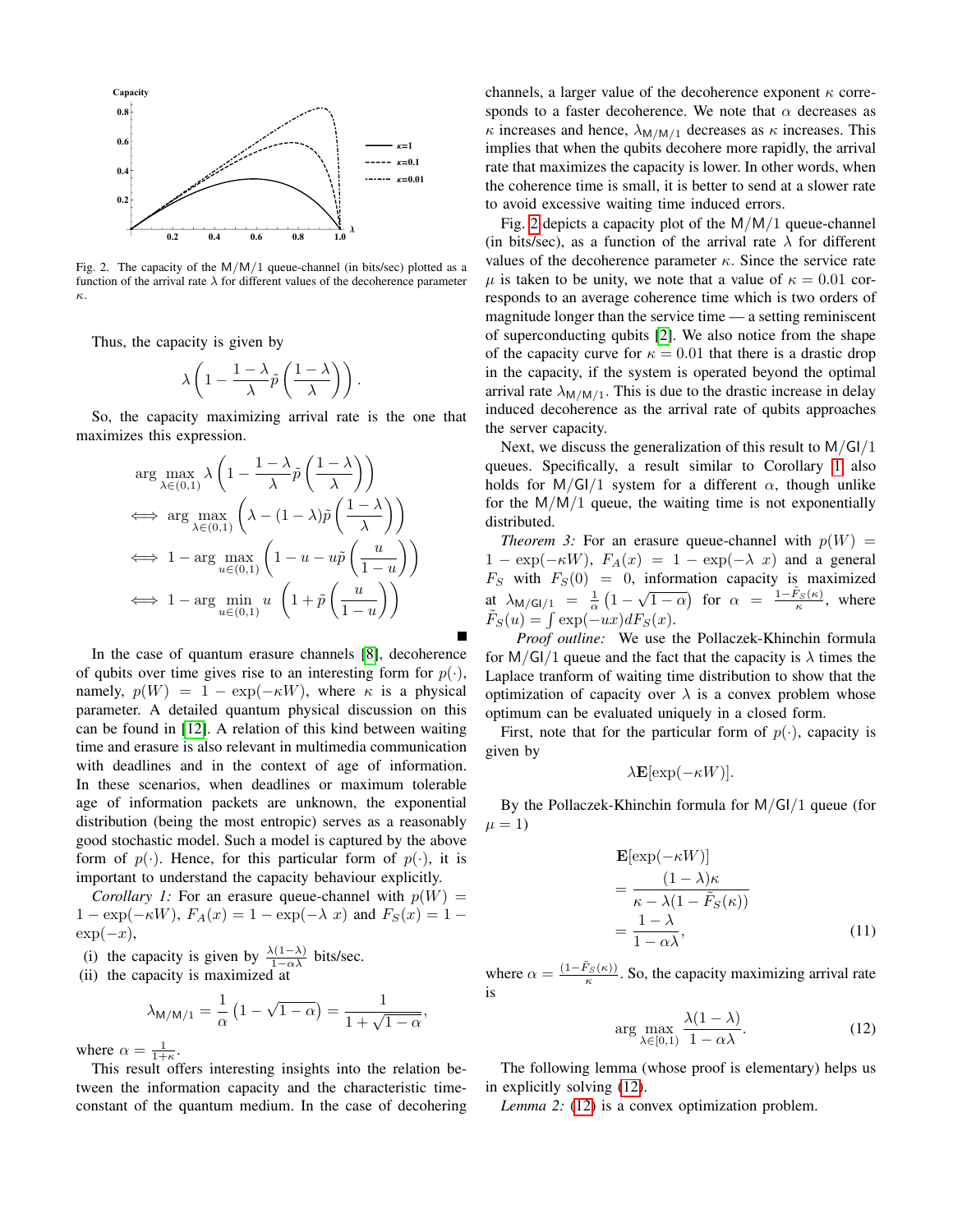This lemma implies that to find the capacity maximizing  $\lambda$ it is sufficient to find the  $\lambda$  at which the derivative of the capacity is 0. Taking derivative we obtain a qudratic function in  $\lambda$  which when equated to 0 yields two solutions for  $\lambda$ :

$$
\frac{1}{\alpha} \pm \frac{\sqrt{1-\alpha}}{\alpha}.
$$

The only valid solution for which  $\lambda \in [0, 1)$  is given by  $\frac{1}{\alpha}$  –  $\frac{1-\alpha}{\alpha}$ .

The above results characterize an optimal  $\lambda$  for given arrival and service distributions. One can also ask after the best service distribution for a given arrival process and a fixed server rate. This question is of interest in designing the server characteristics like gate operations [\[9\]](#page-8-8) or photon detectors in the case of quantum systems, and the scheduling policy in the case of packet communication with age of information constraints. The following theorem is useful in such scenarios.

*Theorem 4:* For an erasure queue-channel with  $p(W)$  =  $1 - \exp(-\kappa W)$  and  $F_A(x) = 1 - \exp(-\lambda x)$  at any  $\lambda$ the capacity is maximized by  $F_S(x) = 1(x \ge 1)$ , i.e., a deterministic service time maximizes capacity, among all service distributions with unit mean and  $F_S(0) = 0$ .

*Proof:* This proof uses the relation betweeen the P-K formula for  $M/GI/I$  queues and the queue-channel capacity to optimize the capacity over all service distribution for a given  $\lambda$  using Jensen's inequality.

As derived in the proof of Theorem [3,](#page-5-3) the capacity is

$$
\frac{\lambda (1 - \lambda)\kappa}{\kappa - \lambda (1 - \tilde{F}_S(\kappa))}
$$

$$
= \frac{\frac{(1 - \lambda)\kappa}{\lambda}}{\frac{\kappa - \lambda}{\lambda} + \tilde{F}_S(\kappa)}.
$$

Thus, for any given  $\lambda$ , among all service distribution with unit mean, the capacity is maximized by that service distribution for which  $\tilde{F}_S(\kappa)$  is maximized. But by Jensen's inequality, for any service random variable S

$$
\tilde{F}_S(\kappa) = \mathbf{E}[\exp(-\kappa S)] \ge \exp(-\kappa \mathbf{E}[S]).
$$

So,  $\tilde{F}_S(\kappa)$  is minimized by  $S = \mathbf{E}[S]$ , i.e., a derministic service time.

# V. RANDOM BIJECTIVE AND BINARY SYMMETRIC QUEUE-CHANNELS

In this section, we introduce the class of random bijective queue-channels, and discuss how a single letter capacity expression can be obtained. We also discuss the binary symmetric queue-channel as a special case.

Let  $\{N_i\}$  be a random sequence with values from a finite set X, and independent of the sequence  $\{X_i\}$ . Also, conditioned on the sequence  $\{W_i\}$ , let  $\{N_i\}$  be an independent (but not identically distributed) sequence. From the basics of Markov dynamics, it can be shown that [\[13\]](#page-8-12) for an appropriate map  $g : \mathcal{X} \times \tilde{\mathcal{X}} \to \mathcal{Y}$  and an appropriate distribution of  $\{N_i\}$ ,  $\{Y_i, W_i, X_i\}$  have the same joint distribution as  $\{g(X_i, N_i), W_i, X_i\}$ . Thus, instead of  $\{P(Y_i|W_i, X_i)\}$  the

queue-channel can also be described by  $(\tilde{X}, g, \{P(N_i|W_i)\})$ . In this section, we consider a class of queue-channels for which  $\mathcal{X} = \mathcal{X}'$  and  $g(X, \cdot)$  is a bijection for any  $X \in \mathcal{X}$ . We call such queue-channels *random bijective* queue-channels. Many important class of channels, like binary (and q-ary) symmetric channels and additive noise channels belong to this class. Erasure channels are not in this class, and hence, were considered separately before. We use  $N(W)$  to denote the noise random variable for a given W.

*Theorem 5:* For a random bijective queue-channel the capacity is  $\lambda (\log |\mathcal{X}| - \mathbf{E}_{\pi}[H(N(W))])$  when the receiver knows the arrival and departure times of the symbols. When the receiver does not know the arrival and departure times, the capacity is lower and upperbounded by  $\lambda \left( \log |\mathcal{X}| - \mathbf{E}_{\pi} \left[ H(\mathbf{E}_{\mathbf{P}(W'|W)} [N(W')] ) \right] \right)$  and  $\lambda (\log |\mathcal{X}| - H(\mathbf{E}_{\pi}[N(W)]))$ , respectively, where  $\mathbf{P}(\tilde{W}'|W)$ is the Markov kernel of the waiting time process  $\{W_i\}$ .

*Proof:* This result is obtained by lower- and upperbounding inf-information rate as in the proof of Thm. [1.](#page-3-1) But, unlike erasure channels here erroneous symbols are received by receivers. We use the structure in the channel transitions of the reversible channels towards deriving the single letter expression.

First we consider the case without the arrival and departure times at the receiver. Using the properties of limit superior and inferior,

$$
\underline{\mathbf{I}}(\mathbf{X};\mathbf{Y}) \leq \overline{\mathbf{H}}(\mathbf{Y}) - \overline{\mathbf{H}}(\mathbf{Y}|\mathbf{X}).
$$

Since  $\overline{\mathbf{H}}(\mathbf{Y}) \le \log |\mathcal{X}|$  by Thm. 1.7.2 in [\[14\]](#page-8-13) for any  $\mathbf{P}(\mathbf{Y})$ ,

$$
\underline{\mathbf{I}}(\mathbf{X}; \mathbf{Y}) \leq \log |\mathcal{X}| - \overline{\mathbf{H}}(\mathbf{Y}|\mathbf{X}).
$$

Note that  $\overline{H}(Y|X)$  is the lim-sup in probability of  $\frac{1}{n} \log \frac{1}{\mathbf{P}(Y^n | X^n)}$ , i.e., the smallest  $\beta \in \mathbb{R} \cup \{\pm \infty\}$  such that

$$
\lim_{n \to \infty} \Pr\left[\frac{1}{n} \log \frac{1}{\mathbf{P}(Y^n | X^n)} \ge \beta + \epsilon\right] = 0
$$

for any  $\epsilon > 0$ . Now

$$
\frac{1}{n}\log\frac{1}{\mathbf{P}(Y^n|X^n)} = \frac{1}{n}\log\frac{1}{\mathbf{P}(N_i = g^{-1}(X_i, Y_i) \,\,\forall i)},
$$

since, for a random bijective channel, such a  $g^{-1}$  exists for each  $X_i$ .

As the  $\{W_i\}$  process is ergodic and  $\{N_i\}$  are independent given  $\{W_i\}$ , the liminf in probability of  $\frac{1}{n} \log \frac{1}{P(N^n)}$  exists, and is equal to the entropy rate of the noise process  $\{N_n\}$ :

$$
H_{\infty}(\mathbf{N}) = \lim_{n \to \infty} H(N_{n+1}|N^n).
$$

Therefore we obtain the converse bound that

$$
\mathbf{\underline{I}}(\mathbf{X}; \mathbf{Y}) \leq \log |\mathcal{X}| - H_{\infty}(\mathbf{N}) \quad .
$$

On the other hand, we also have

$$
\underline{\mathbf{I}}(\mathbf{X};\mathbf{Y}) \geq \underline{\mathbf{H}}(\mathbf{Y}) - \overline{\mathbf{H}}(\mathbf{Y}|\mathbf{X}).
$$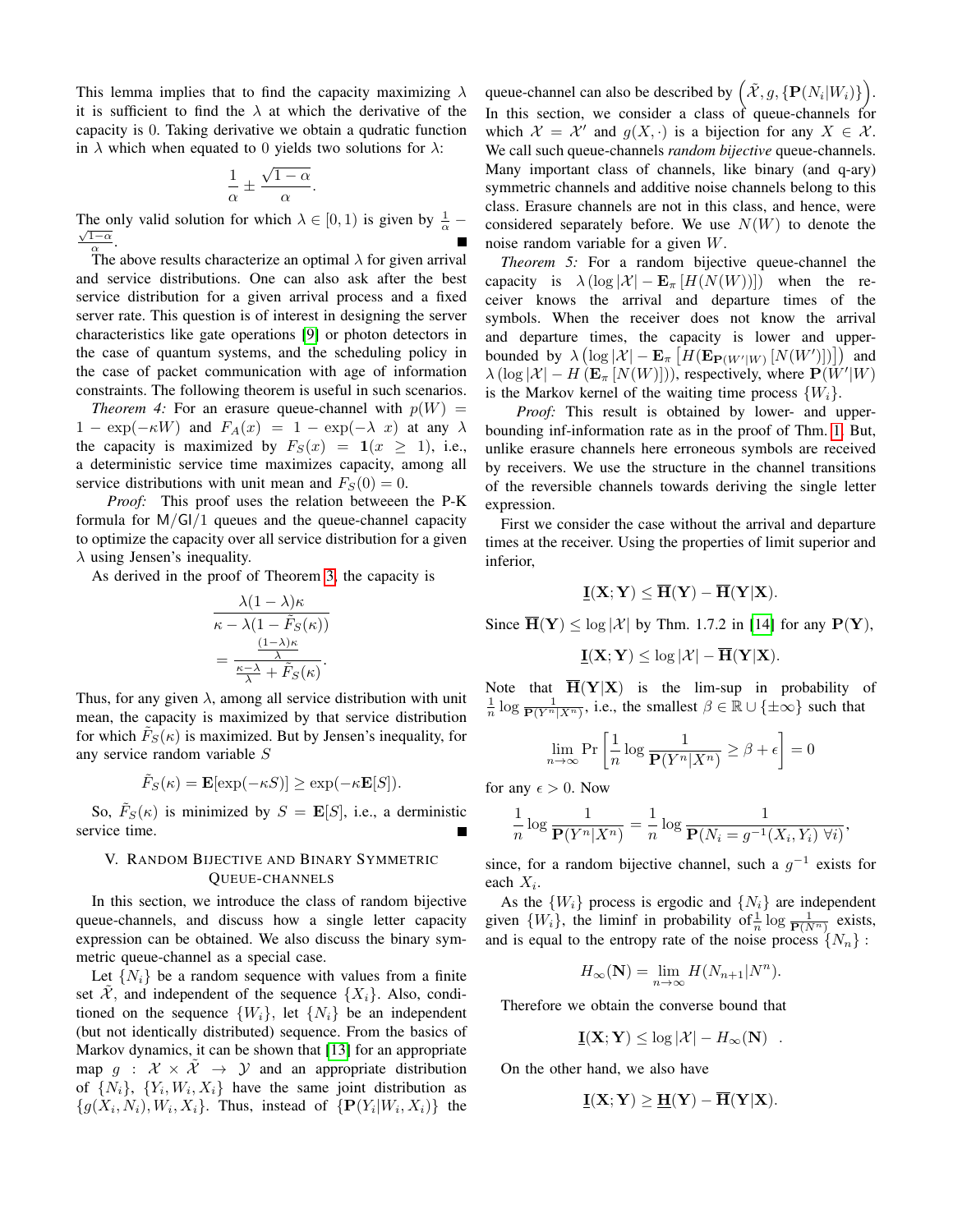The second term is  $H_{\infty}(\mathbf{N})$ . We pick  $X^n$  i.i.d. uniformly at random from X. Consider  $P(Y^n = y^n)$ .

$$
\mathbf{P}(y^n) = \sum_{x^n} \mathbf{P}(y^n, x^n)
$$
  
= 
$$
\frac{1}{|\mathcal{X}|^n} \sum_{x^n} \mathbf{P}(y^n | x^n)
$$
  
= 
$$
\frac{1}{|\mathcal{X}|^n} \sum_{x^n} \mathbf{P}(N^n = \{g^{-1}(x_i, y_i)\})
$$
  
= 
$$
\frac{1}{|\mathcal{X}|^n} \sum_{N^n} \mathbf{P}(N^n)
$$
  
= 
$$
\frac{1}{|\mathcal{X}|^n}
$$
 (13)

where the step before the last follows because  $q(x, \cdot)$  is bijective and hence, for a given y,  $g^{-1}(\mathcal{X}, y) = \mathcal{X}$ . Thus, it follows that  $H(Y) = \log |\mathcal{X}|$ .

Now let us derive upper and lower bounds for  $H_{\infty}(\mathbf{N})$ . We note that for a given limiting marginal distribution for a process, the i.i.d. process maximizes entropy rate among all processes. This explains the upper-bound. Next, for the lowerbound, note that

$$
H(N_{n+1}|N^n)
$$
  
\n
$$
\geq H(N_{n+1}|N^n, W^n)
$$
  
\n
$$
= -\sum_{N_{n+1}} \mathbf{P}(N_{n+1}, N^n, W^n) \log \mathbf{P}(N_{n+1}|N^n, W^n)
$$
  
\n
$$
= -\sum_{N_{n+1}, W_{n+1}} \mathbf{P}(N_{n+1}, N^n, W^n)
$$
  
\n
$$
\times \log \sum_{W_{n+1}} \mathbf{P}(N_{n+1}, W_{n+1}|N^n, W^n)
$$
  
\n
$$
= -\sum_{N_{n+1}, W_{n+1}} \mathbf{P}(N_{n+1}, N^n, W^n)
$$
  
\n
$$
\times \log \sum_{W_{n+1}} \mathbf{P}(N_{n+1}|W_{n+1}) \mathbf{P}(W_{n+1}|W_n)
$$
  
\n
$$
= \mathbf{E}_{\mathbf{P}(W_n)} [H(\mathbf{E}_{\mathbf{P}(W_{n+1}|W_n)} [N(W_{n+1})])]
$$

As  $P(W_n) \to \pi$ , the lower-bound follows (since the entropy is a bounded function). Multiplying by the arrival rate  $\lambda$ completes the proof.

For the case when the arrival and departure times are known, the proof is similar. Specifically, we can check that the upperbound on  $\overline{H}(Y|W)$  is  $\log |\mathcal{X}|$ . Similarly, for  $\underline{H}(Y|W)$ , the matching lower bound follows by choosing i.i.d. uniform distribution on X.

On the other hand, we have  $\overline{H}(Y|X,W)$  instead of  $\overline{H}(Y|X)$ . In this case, we have to observe that

$$
\frac{1}{n}\log\frac{1}{\mathbf{P}(Y^n|X^n,W^n)}
$$

has a separable form and hence, by ergodicity of  $\{W_n\}$  we have that its limit superior is  $\mathbf{E}_{\pi}[H(N(W))]$ .

We define the queue to be *unpredictable* given noise if for all  $n$  and  $k$ 

$$
\mathbf{P}(W_{n+k}|N^n) = \mathbf{P}(W_{n+k}),
$$

i.e.,  $N<sup>n</sup>$  provides no information about the future of the queue process.

<span id="page-7-0"></span>*Theorem 6:* For a random bijective queue-channel the capacities are  $\lambda (\log |\mathcal{X}| - \mathbf{E}_{\pi}[H(N(W))])$  and  $\lambda (\log |\mathcal{X}| - H(\mathbf{E}_{\pi}[N(W)]))$ , respectively, when the receiver knows the arrival and departure times of the symbols and when it does not (assuming the queue to be *unpredictable* given noise in the later case).

Next, we state a single letter characterization of the queuechannel capacity for a binary symmetric channel, where the probability of a binary symbol getting flipped is a function of its waiting time. Formally, for a function  $\phi : [0, \infty) \to [0, 0.5]$ ,  $\phi(W_i)$  is the probability that bit i is flipped. (Unlike erasure channels a bit-flip probability of 0.5 is the most random/noisy case.) Such a queue-channel is of particular interest, as it arises in our setting when the qubits decohere according to a quantum bit-flip channel, or a depolarising channel [\[10\]](#page-8-9). The following result is a corollary to Theorem [6.](#page-7-0)

*Corollary 2:* For a binary symmetric queue-channel the capacity is  $\lambda (1 - \mathbf{E}_{\pi} [H(\phi(W))])$  or  $\lambda (1 - H(\mathbf{E}_{\pi} [\phi(W)])),$ depending on whether the receiver knows arrival and departure times or not (assuming the queue to be *unpredictable* given noise in the later case).

As discussed in Sec. [IV](#page-3-2) an exponential functional relationship between error and waiting time is relevant to the decohering quantum channels and the age of information in packet communication. Hence, it is important to understand the dependence of the queue-channel capacity on service statistics in this case.

*Theorem 7:* For binary symmetric queue-channel with  $\phi(W) = \frac{1}{2} (1 - \exp(-\kappa W))$  where the receiver does not know the arrival and departure times and the queue is *unpredictable* given noise, at any  $\lambda$  the deterministic service time maximizes the capacity over all service time distributions.

Therefore, service time jitter is undesirable in this channel too.

## VI. CONCLUDING REMARKS AND FUTURE WORK

In this paper, we used simple queue-channel models to characterize the capacity of channels with waiting time dependent errors. Though our main motivation stems from quantum communications, where we characterize the rate at which classical information can be transmitted using orthogonal quantum states that decohere in time, the model closely captures scenarios in crowdsourcing and multimedia streaming.

We believe there is ample scope for further work along several directions. Firstly, it is important to move away from the restriction of using only orthogonal states at the encoder and a fixed measurement at the receiver, and allow for arbitrary superposition states at the encoder, and arbitrary measurements at the receiver. This would allow us to invoke the true classical capacity of the underlying (non-stationary) quantum channel, in terms of a quantity [\[15\]](#page-8-14) analogous to the classical infinformation rate. It remains an interesting technical challenge to obtain a formula for the queue-channel capacity in this